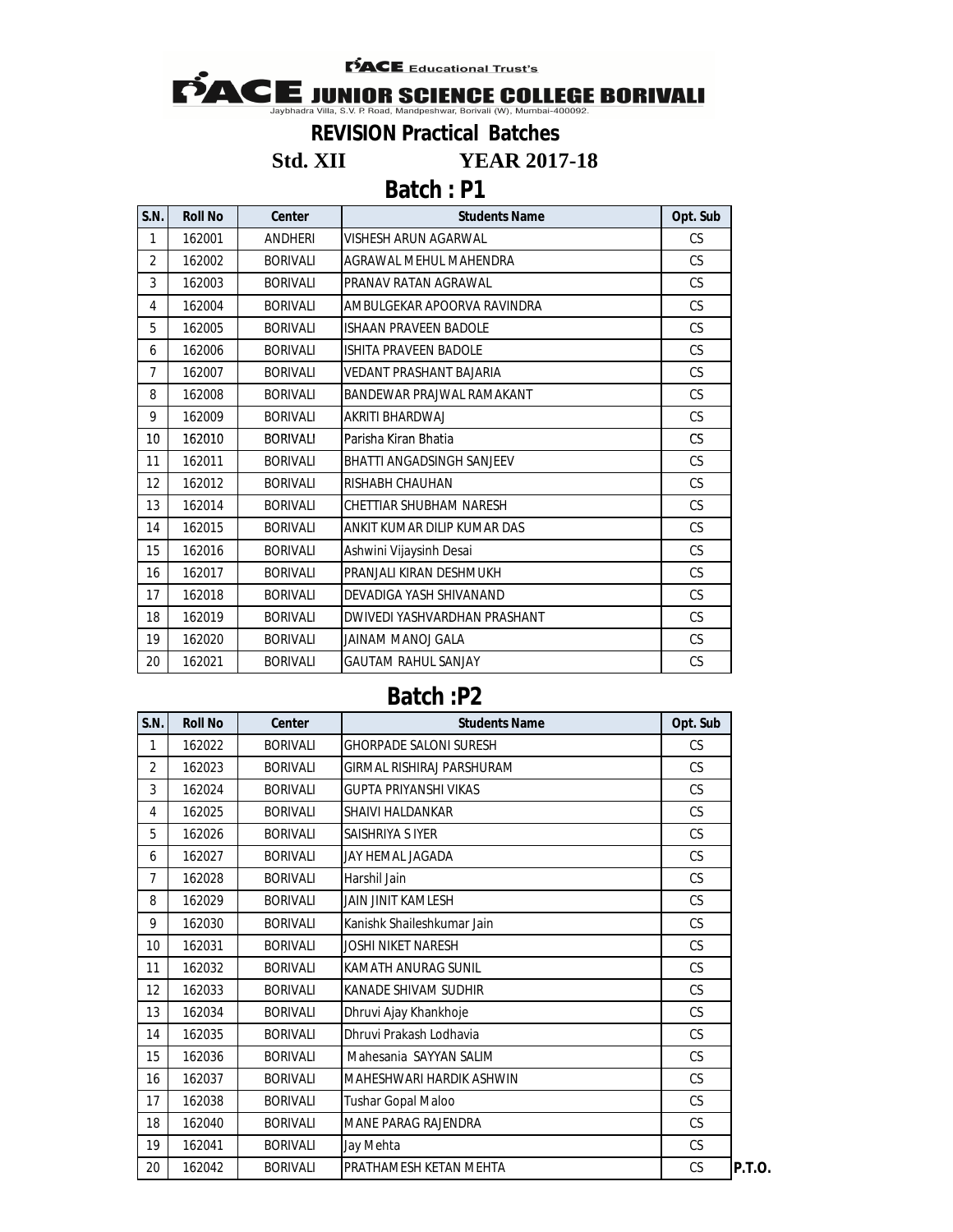| <b>S.N.</b>    | <b>Roll No</b> | <b>Center</b>   | <b>Students Name</b>        | Opt. Sub  |
|----------------|----------------|-----------------|-----------------------------|-----------|
| 1              | 162043         | <b>BORIVALI</b> | <b>RAHUL RAJEEV NAIR</b>    | CS        |
| $\overline{2}$ | 162044         | <b>BORIVALI</b> | UDITI PRAVINKUMAR NAMDEV    | CS        |
| 3              | 162045         | <b>BORIVALI</b> | SAI SANJIV NEHETE           | <b>CS</b> |
| 4              | 162047         | <b>BORIVALI</b> | PANDIT ABHIJEET VIKAS       | CS        |
| 5              | 162048         | <b>BORIVALI</b> | Divyanshu Pant              | CS        |
| 6              | 162049         | <b>BORIVALI</b> | PARAB SAKSHI NIRAJ          | CS        |
| 7              | 162050         | <b>BORIVALI</b> | Dhruv Piyush Parikh         | CS        |
| 8              | 162051         | <b>BORIVALI</b> | PARVE SERENA SHEKHAR        | CS        |
| 9              | 162052         | <b>BORIVALI</b> | SAKSHI KOMAL PATIL          | CS        |
| 10             | 162053         | <b>BORIVALI</b> | <b>JAI PAWAR</b>            | CS        |
| 11             | 162054         | <b>BORIVALI</b> | SHUBHAM BHUSHAN PAWAR       | CS        |
| 12             | 162055         | <b>BORIVALI</b> | PIMPLE RUGWED NINAD         | CS        |
| 13             | 162056         | <b>BORIVALI</b> | DHRUV SURESH PREMANA        | CS        |
| 14             | 162058         | <b>BORIVALI</b> | <b>ANIKET YOGESH RATHOD</b> | <b>CS</b> |
| 15             | 162059         | <b>BORIVALI</b> | NISHMA REBELLO              | CS        |
| 16             | 162060         | <b>BORIVALI</b> | <b>MISHA SAGAR</b>          | CS        |
| 17             | 162061         | <b>BORIVALI</b> | SAH NEHA RANJEETKUMAR       | CS        |
| 18             | 162062         | <b>BORIVALI</b> | SALVADI DHRUV BALKRISHNA    | CS        |
| 19             | 162063         | <b>BORIVALI</b> | PRATIK ANIL SAMJISKAR       | CS        |

| <b>S.N.</b>     | <b>Roll No</b> | <b>Center</b>   | <b>Students Name</b>            | Opt. Sub |
|-----------------|----------------|-----------------|---------------------------------|----------|
| 1               | 162064         | <b>BORIVALI</b> | SANE HRISHIKESH MAHENDRA        | CS       |
| $\overline{2}$  | 162065         | <b>BORIVALI</b> | SAPRE YASH SUNIL                | CS       |
| 3               | 162066         | <b>BORIVALI</b> | SAWANT SAKSHI SURESH            | CS       |
| 4               | 162067         | <b>BORIVALI</b> | Shah Khushi Ketan               | CS       |
| 5               | 162068         | <b>BORIVALI</b> | SHAH NISHITH MANOJKUMAR         | CS       |
| 6               | 162069         | Andheri         | SHAIKH MAAZ MOHAMMAD IRFANUDDIN | CS       |
| 7               | 162070         | <b>BORIVALI</b> | Prathamesh Ganapathy Shanbhag   | CS       |
| 8               | 162071         | <b>BORIVALI</b> | <b>GAURAV SHAILESH SHETTY</b>   | CS       |
| 9               | 162072         | <b>BORIVALI</b> | SHETTY NATASHA SHASHIBHUSHAN    | CS       |
| 10 <sup>°</sup> | 162073         | <b>BORIVALI</b> | <b>PALVI PRASAD SHROFF</b>      | CS       |
| 11              | 162074         | <b>BORIVALI</b> | SHUKLA ASHUTOSH SUDHIR          | CS       |
| 12              | 162075         | <b>BORIVALI</b> | ANUSHKA SOMAVANSHI              | CS       |
| 13              | 162076         | <b>BORIVALI</b> | <b>TAWDE VIRAJ SUNIL</b>        | CS       |
| 14              | 162077         | <b>BORIVALI</b> | THOMAS JOEL JOE                 | CS       |
| 15              | 162078         | <b>BORIVALI</b> | SAURAV GAUTAM TIWARI            | CS       |
| 16              | 162079         | <b>BORIVALI</b> | SHRIYA SHRIKANT UPASANI         | CS       |
| 17              | 162080         | <b>BORIVALI</b> | UPPOOR NIDHI DAYANAND           | CS       |
| 18              | 162081         | <b>BORIVALI</b> | YADAV NANDANI RAJMAN            | CS       |
| 19              | 162082         | <b>ANDHERI</b>  | Ishan Agarwal                   | CS       |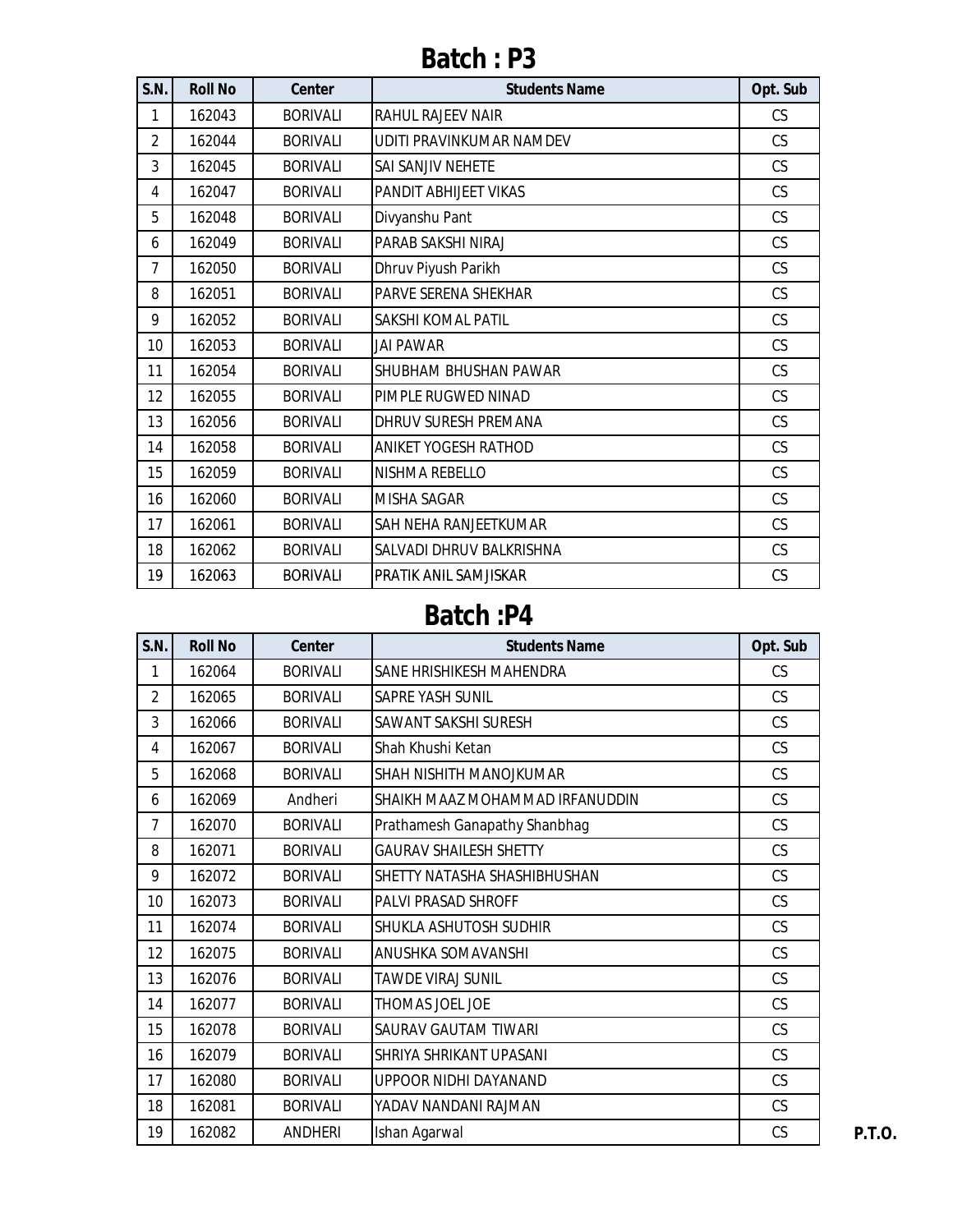| S.N.           | <b>Roll No</b> | <b>Center</b>  | <b>Students Name</b>            | Opt. Sub  |
|----------------|----------------|----------------|---------------------------------|-----------|
| 1              | 162083         | <b>ANDHERI</b> | Tanuj Agrawal                   | CS        |
| $\overline{2}$ | 162084         | <b>ANDHERI</b> | ADITYA RAVIKANT AMIN            | CS        |
| 3              | 162085         | <b>ANDHERI</b> | ANTHWAL AJAY SANJAY             | <b>CS</b> |
| 4              | 162086         | <b>ANDHERI</b> | ASHER DARSH KIRAN               | CS        |
| 5              | 162088         | <b>ANDHERI</b> | <b>GAURAV PAWANKUMAR BAHETI</b> | CS        |
| 6              | 162089         | <b>ANDHERI</b> | Beli Gaurang shrawankumar       | CS        |
| 7              | 162090         | <b>ANDHERI</b> | <b>HRITHIK BHATT</b>            | CS        |
| 8              | 162091         | <b>ANDHERI</b> | PALASH MANOJ BUNDELE            | CS        |
| 9              | 162092         | <b>ANDHERI</b> | Chambyal Aryan MahnSingh        | CS        |
| 10             | 162093         | <b>ANDHERI</b> | CHAUBEY YASHKUMAR PRAMOD        | CS        |
| 11             | 162094         | <b>ANDHERI</b> | CHIRAYU YASH CHOUDHARY          | CS        |
| 12             | 162095         | <b>ANDHERI</b> | <b>NAMAN BHUPAL DANGI</b>       | CS        |
| 13             | 162096         | <b>ANDHERI</b> | Priyam Desai                    | CS        |
| 14             | 162097         | <b>ANDHERI</b> | RIDDHAM VIJAY GADIA             | CS        |
| 15             | 162098         | <b>ANDHERI</b> | <b>VEDANT NITIN GAIKWAD</b>     | CS        |
| 16             | 162099         | <b>ANDHERI</b> | Garv Ghai                       | CS        |
| 17             | 162100         | <b>ANDHERI</b> | <b>DIVYA DILIP GHORUI</b>       | CS        |
| 18             | 162101         | <b>ANDHERI</b> | <b>GODBOLE YASH SANJEEV</b>     | <b>CS</b> |
| 19             | 162102         | <b>ANDHERI</b> | URVI NIRAJ GODHA                | CS        |

| <b>S.N.</b>    | <b>Roll No</b> | Center         | <b>Students Name</b>               | Opt. Sub  |
|----------------|----------------|----------------|------------------------------------|-----------|
| 1              | 162103         | ANDHERI        | Gore Kshitij Prashant Meena        | CS        |
| $\overline{2}$ | 162104         | <b>ANDHERI</b> | HARALE HARSH RAJENDRA              | CS        |
| 3              | 162105         | ANDHERI        | RAGHAV JAGETIYA                    | CS        |
| 4              | 162106         | <b>ANDHERI</b> | Preet Vikram Jain                  | CS        |
| 5              | 162107         | <b>ANDHERI</b> | Nikhar Mahesh Jalan                | CS        |
| 6              | 162108         | <b>ANDHERI</b> | SAYUSH PRAJYOT KAMAT               | CS        |
| 7              | 162109         | <b>ANDHERI</b> | KANADE MIHIR PRASHANT              | CS        |
| 8              | 162110         | Andheri        | LEKHRAJ MALLAPPA KASAR             | <b>CS</b> |
| 9              | 162111         | <b>ANDHERI</b> | KATARIA BHAVESH RAJESH             | CS        |
| 10             | 162112         | <b>ANDHERI</b> | KSHIRSAGAR AMIT SANJAY             | CS        |
| 11             | 162113         | <b>ANDHERI</b> | <b>AMAN MAHESHKA</b>               | CS        |
| 12             | 162114         | ANDHERI        | Shubham Maheshwari                 | <b>CS</b> |
| 13             | 162115         | <b>ANDHERI</b> | <b>MEHTA PRIYAV PRAVEEN</b>        | CS        |
| 14             | 162116         | <b>ANDHERI</b> | SHYAM JIGNESH MEHTA                | CS        |
| 15             | 162117         | <b>ANDHERI</b> | GOPIKHA UMESH MENON                | CS        |
| 16             | 162118         | ANDHERI        | <b>ARYA MISHRA</b>                 | CS        |
| 17             | 162119         | <b>ANDHERI</b> | MITTAL HARSH RAJKUMAR              | CS        |
| 18             | 162120         | ANDHERI        | ANUSHKA PARESH NAGARMATH           | CS        |
| 19             | 162121         | ANDHERI        | NAGPAL SUCHIT SINGH ARVINDER SINGH | CS        |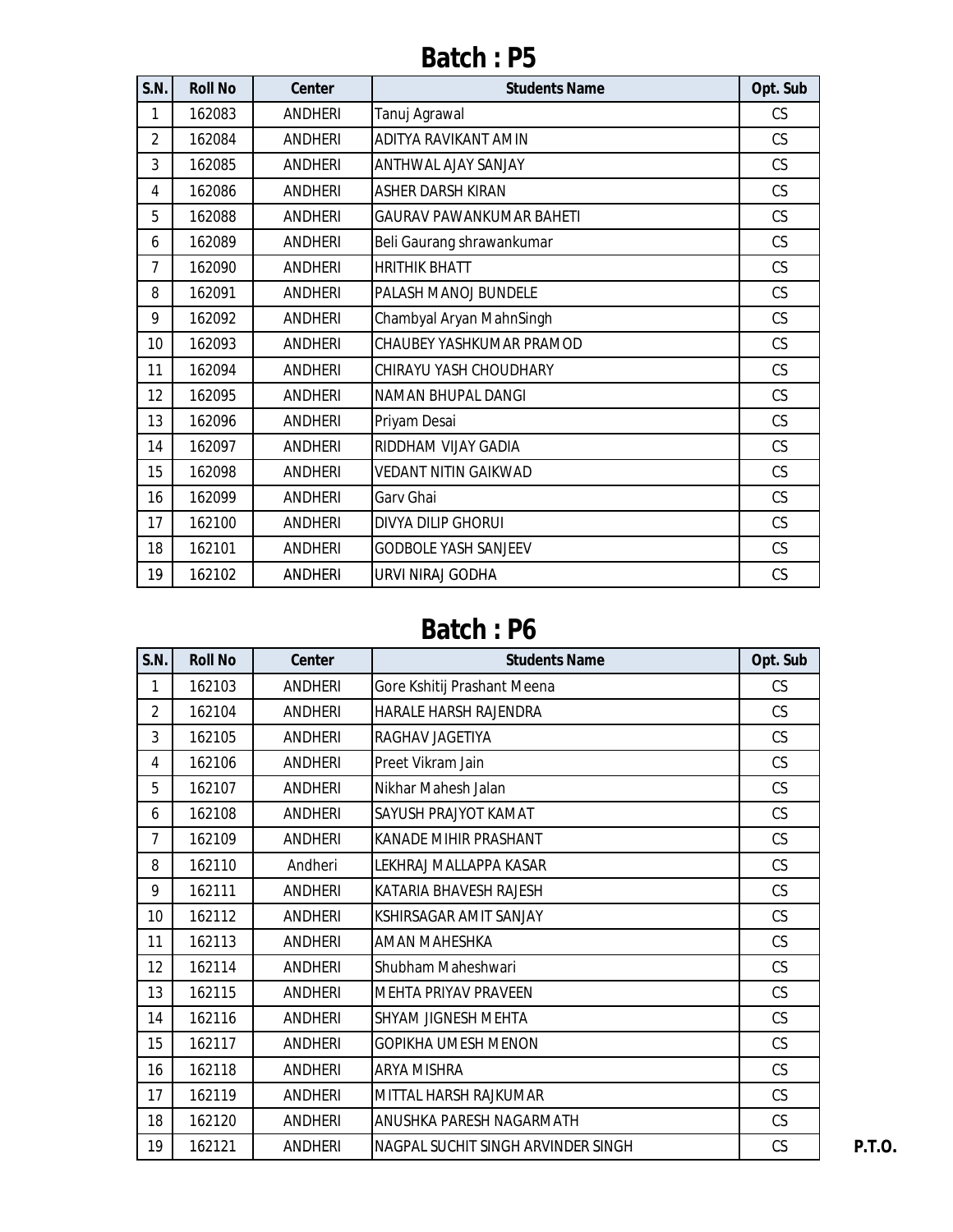| S.N.           | <b>Roll No</b> | <b>Center</b>  | <b>Students Name</b>          | Opt. Sub  |
|----------------|----------------|----------------|-------------------------------|-----------|
| 1              | 162122         | <b>ANDHERI</b> | PRACHI AJAY NATHANI           | CS        |
| $\overline{2}$ | 162123         | <b>ANDHERI</b> | RISHABH RAJESH NEVATIA        | CS        |
| 3              | 162124         | <b>ANDHERI</b> | Prateek Kumar Padhy           | <b>CS</b> |
| 4              | 162126         | <b>ANDHERI</b> | Ishaan Pandey                 | CS        |
| 5              | 162127         | <b>ANDHERI</b> | ANIMESH ALOK PRABHAKAR        | CS        |
| 6              | 162128         | <b>ANDHERI</b> | Sristi Sachchidanand Prasad   | CS        |
| 7              | 162129         | <b>ANDHERI</b> | Rajale Kshitij Vishwanath     | CS        |
| 8              | 162130         | <b>ANDHERI</b> | Sanchit Sanjay Sawant         | CS        |
| 9              | 162131         | <b>ANDHERI</b> | SAWANT YASH SANDEEP           | CS        |
| 10             | 162132         | <b>ANDHERI</b> | <b>MANAV SEKSARIA</b>         | CS        |
| 11             | 162133         | <b>ANDHERI</b> | <b>TANMAY SINHA</b>           | CS        |
| 12             | 162134         | <b>ANDHERI</b> | ravi sista                    | CS        |
| 13             | 162135         | <b>ANDHERI</b> | <b>TANISH ASHOK SURANA</b>    | CS        |
| 14             | 162136         | <b>ANDHERI</b> | <b>HARSHIL RAMESH SUVARNA</b> | CS        |
| 15             | 162137         | <b>ANDHERI</b> | TAPIAWALA VATSAL ASHISH       | CS        |
| 16             | 162138         | <b>ANDHERI</b> | Timothy Biju Thampy           | CS        |
| 17             | 162139         | <b>ANDHERI</b> | TIWARI ANURAG RAJESH          | CS        |
| 18             | 162140         | <b>ANDHERI</b> | PRIYANSH TIWARI               | CS        |
| 19             | 162141         | <b>ANDHERI</b> | TIWARI SHIVANI DINESH         | CS        |

| <b>S.N.</b>    | <b>Roll No</b> | <b>Center</b>   | <b>Students Name</b>         | Opt. Sub |
|----------------|----------------|-----------------|------------------------------|----------|
| 1              | 162143         | <b>ANDHERI</b>  | VERMA RISHABH ALOKVARDHAN    | CS       |
| $\overline{2}$ | 162144         | ANDHERI         | RAJ DEEPAK VHORA             | CS       |
| 3              | 162145         | <b>ANDHERI</b>  | YASH RAKESH WADALKAR         | CS.      |
| 4              | 162146         | ANDHERI         | <b>WAGHELA HARSH NILESH</b>  | CS       |
| 5              | 162147         | ANDHERI         | WAVHAL SHARDUL SUBODH        | CS       |
| 6              | 162148         | <b>ANDHERI</b>  | SIDDHARTHA RAHUL             | CS.      |
| $\overline{7}$ | 162272         | <b>BORIVALI</b> | JAINAM DHIREN SHAH           | CS       |
| 8              | 162514         | <b>BORIVALI</b> | TIRTH MITUL SHUKLA           | CS       |
| 9              | 162601         | <b>ANDHERI</b>  | <b>SHAH HETA NAINESH</b>     | CS       |
| 10             | 162603         | <b>BORIVALI</b> | KARMANYA ANIL VERMA          | CS.      |
| 11             | 162606         | <b>BORIVALI</b> | ASHISH RAMSHANKAR JHA        | CS       |
| 12             | 162607         | <b>BORIVALI</b> | <b>ABHISHEK SALVI</b>        | CS       |
| 13             | 162013         | <b>BORIVALI</b> | CHAVAN SHUBHAM DILIP         | CS       |
| 14             | 162057         | <b>BORIVALI</b> | ASHISH RAVICHANDRAN RAO      | CS       |
| 15             | B142           | <b>CIS</b>      | SHIRSAT NILAY RAJAN          | CS       |
| 16             | B143           | <b>CIS</b>      | SHIRSAT NINAD RAJAN          | CS.      |
| 17             | B421           | <b>CIS</b>      | <b>HRITIK BANSAL</b>         | CS       |
| 18             | <b>B804</b>    | <b>CIS</b>      | <b>HARSH MEHTA BHUPENDRA</b> | CS       |
| 19             | B813           | <b>CIS</b>      | <b>RICKSTON PINTO</b>        | CS       |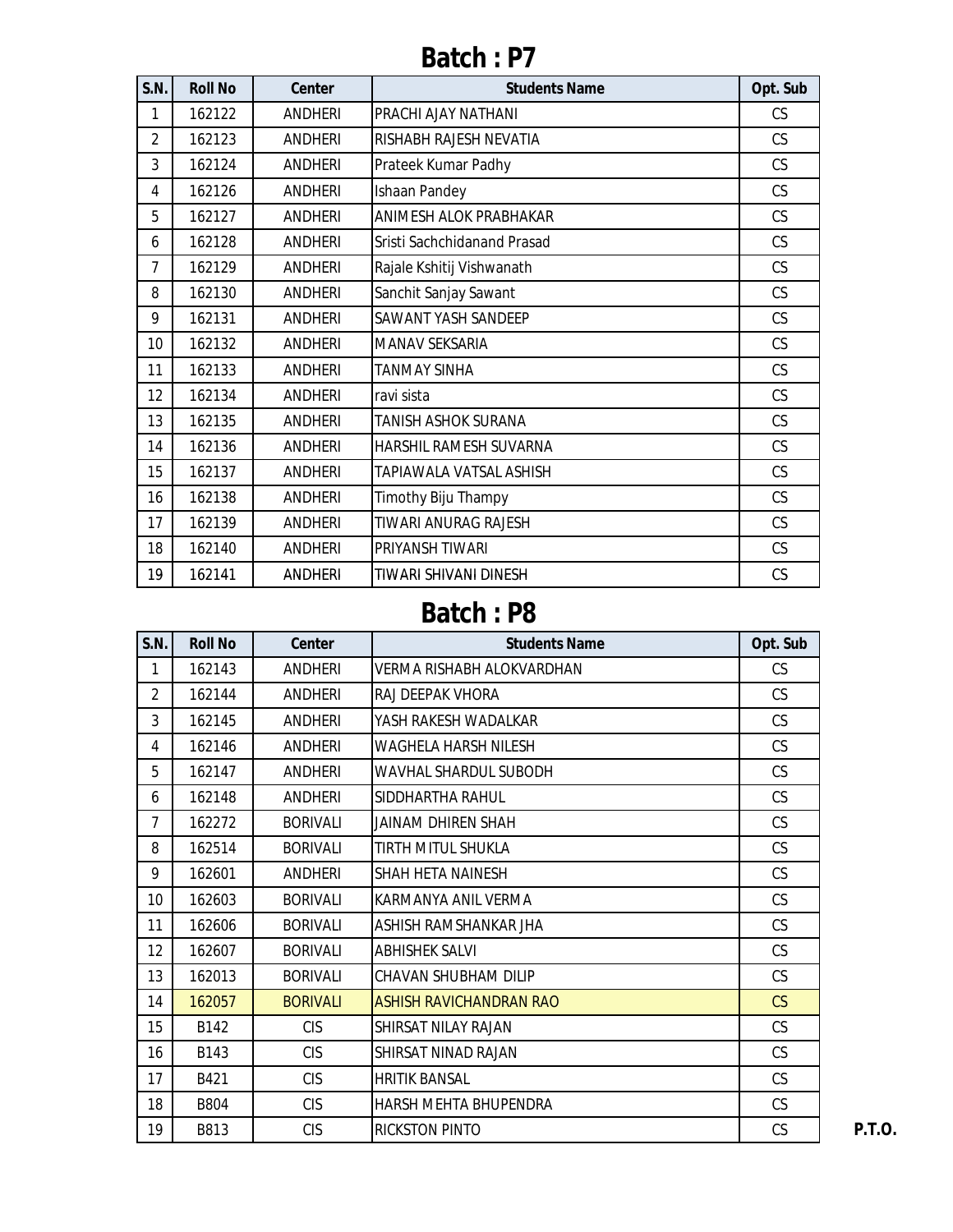| S.N.           | <b>Roll No</b> | <b>Center</b>   | <b>Students Name</b>          | Opt. Sub  |
|----------------|----------------|-----------------|-------------------------------|-----------|
| 1              | 162039         | <b>BORIVALI</b> | <b>MANDOLE ASHUTOSH AJAY</b>  | <b>EM</b> |
| $\overline{2}$ | 162201         | <b>BORIVALI</b> | Akshay Shirish Antrolia       | EM        |
| 3              | 162202         | <b>BORIVALI</b> | NOYNICA TARUN AHUJA           | <b>EM</b> |
| 4              | 162203         | <b>BORIVALI</b> | VISHNU ROHIT ANNADANAM        | <b>EM</b> |
| 5              | 162204         | <b>BORIVALI</b> | <b>MEERA MEHUL BALSARA</b>    | <b>EM</b> |
| 6              | 162206         | <b>BORIVALI</b> | BHANUSHALI DISHANK LAXMIKANT  | <b>EM</b> |
| $\overline{7}$ | 162207         | <b>BORIVALI</b> | <b>BHATKAR TANVI SHASHANK</b> | <b>EM</b> |
| 8              | 162208         | <b>BORIVALI</b> | <b>BHATT TWINKLE VILESH</b>   | <b>EM</b> |
| 9              | 162209         | <b>BORIVALI</b> | CHAKKALAKKAL SANI ANTO        | EM        |
| 10             | 162210         | <b>BORIVALI</b> | CHAVAN KSHITIJ SUNIL          | <b>EM</b> |
| 11             | 162211         | <b>BORIVALI</b> | Rohan John Chavan             | <b>EM</b> |
| 12             | 162212         | <b>BORIVALI</b> | <b>ASHUTOSH DAS</b>           | EM        |
| 13             | 162213         | <b>BORIVALI</b> | ROHIT SUBIR DAS               | <b>EM</b> |
| 14             | 162214         | <b>BORIVALI</b> | <b>NISHANT JIGNESH DAVE</b>   | <b>EM</b> |
| 15             | 162215         | <b>BORIVALI</b> | <b>DESAI RISHI NEHAL</b>      | <b>EM</b> |
| 16             | 162216         | <b>BORIVALI</b> | Pranav Deshmukh               | EM        |
| 17             | 162217         | <b>BORIVALI</b> | SPARSH SANJAY DROLIA          | <b>EM</b> |
| 18             | 162218         | <b>BORIVALI</b> | PARTH DURANI                  | EM        |
| 19             | 162219         | <b>BORIVALI</b> | <b>GANDHI AKSHAT ALKESH</b>   | EM        |
| 20             | 162220         | <b>BORIVALI</b> | <b>DEVANSH GARG</b>           | EM        |
| 21             | 162221         | <b>BORIVALI</b> | George Ron Shaju              | <b>EM</b> |

| S.N.            | <b>Roll No</b> | <b>Center</b>   | <b>Students Name</b>                  | Opt. Sub  |
|-----------------|----------------|-----------------|---------------------------------------|-----------|
| 1               | 162222         | <b>BORIVALI</b> | <b>GHEWDE AARSH ARUN</b>              | EM        |
| $\overline{2}$  | 162223         | <b>BORIVALI</b> | SHUBH NIRANJAN GUPTA                  | <b>EM</b> |
| 3               | 162224         | <b>BORIVALI</b> | <b>GUPTA YASH VIJAY</b>               | EM        |
| 4               | 162225         | <b>BORIVALI</b> | JADHAV AMISHA RAVINDRA                | EM        |
| 5               | 162226         | <b>BORIVALI</b> | JADHAV KAUSTUBH RAMCHANDRA            | EM        |
| 6               | 162227         | <b>BORIVALI</b> | JAIN RONAK MAHENDRA                   | EM        |
| $\overline{7}$  | 162228         | <b>BORIVALI</b> | JOHARI AMOGH RAJIV                    | <b>EM</b> |
| 8               | 162229         | <b>BORIVALI</b> | ADITYA SURESH KAMATH                  | EM        |
| 9               | 162230         | <b>BORIVALI</b> | Anup Subhash Kotekar                  | EM        |
| 10 <sup>°</sup> | 162231         | <b>BORIVALI</b> | KOTHARI VINIT DEELIP                  | <b>EM</b> |
| 11              | 162232         | <b>BORIVALI</b> | M REVANTHRAJ G MATHISEKARAN           | EM        |
| 12              | 162233         | <b>BORIVALI</b> | Mohammad Zorif Mahaboobsab Tahasildar | <b>EM</b> |
| 13              | 162234         | <b>BORIVALI</b> | <b>MANE SIDDHIRAJ DILIP</b>           | EM        |
| 14              | 162235         | <b>BORIVALI</b> | <b>MARCHANDE NITESH SANDEEP</b>       | <b>EM</b> |
| 15              | 162236         | <b>BORIVALI</b> | <b>MAYANK PRASHANT MEHER</b>          | EM        |
| 16              | 162237         | <b>BORIVALI</b> | <b>MEHER OM SANJAY</b>                | EM        |
| 17              | 162238         | <b>BORIVALI</b> | <b>MHATRE BHAKTI PRAKASH</b>          | EM        |
| 18              | 162239         | <b>BORIVALI</b> | <b>MICHAEL JEFFREY</b>                | EM        |
| 19              | 162240         | <b>BORIVALI</b> | Ritik                                 | EM        |
| 20              | 162241         | <b>BORIVALI</b> | DHYEY BIPIN MISTRY                    | EM        |
| 21              | 162242         | <b>BORIVALI</b> | DRISHAK MOHAN                         | EM        |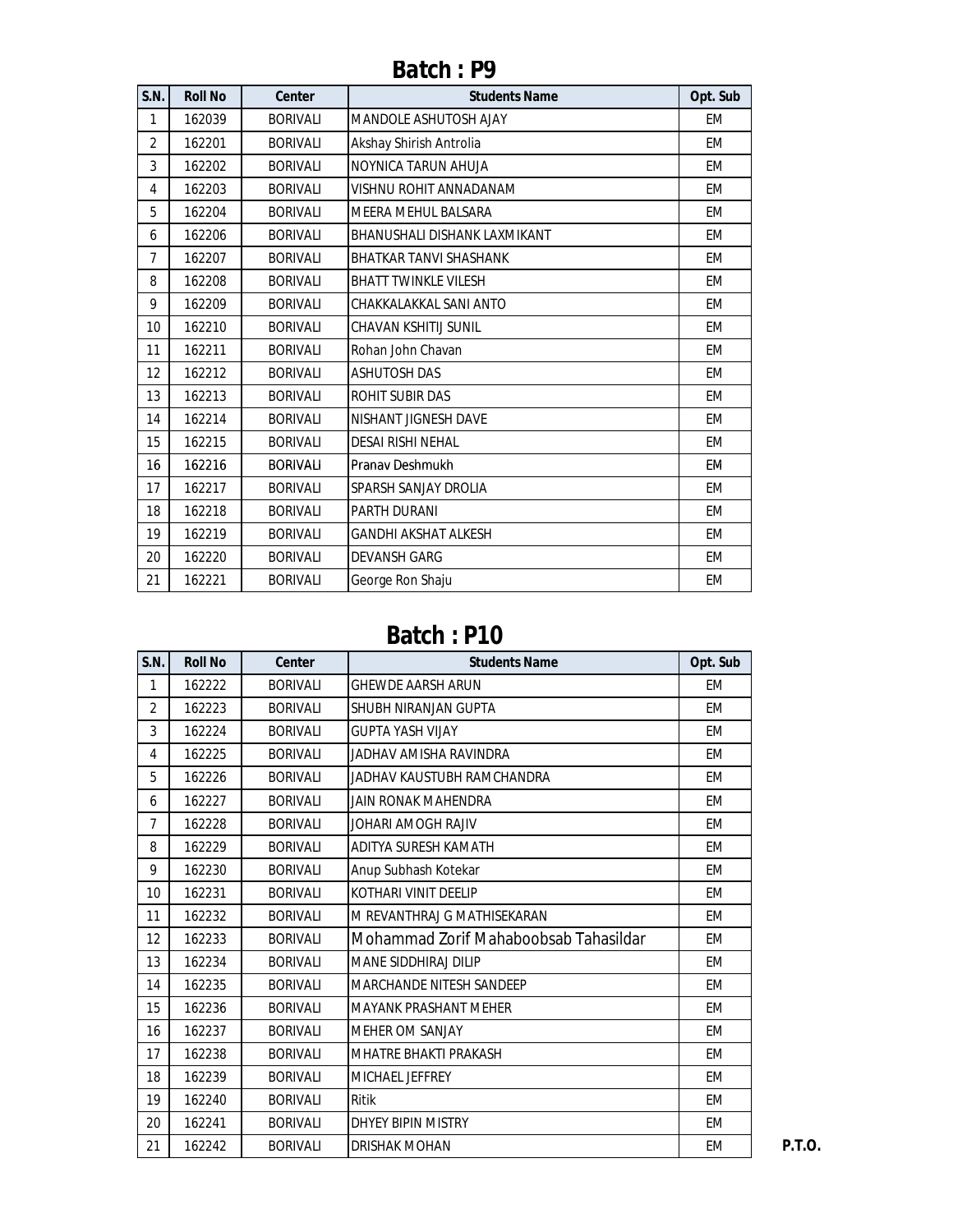| S.N.           | <b>Roll No</b> | <b>Center</b>   | <b>Students Name</b>         | Opt. Sub  |
|----------------|----------------|-----------------|------------------------------|-----------|
| 1              | 162243         | <b>BORIVALI</b> | SIDDHARTH NARAIN MONDAL      | EM        |
| $\overline{2}$ | 162244         | <b>BORIVALI</b> | <b>ISHA DEEPAK NAIK</b>      | EM        |
| 3              | 162245         | <b>BORIVALI</b> | NAMBIAR ANUSHREE SUDHEER     | EM        |
| 4              | 162246         | <b>BORIVALI</b> | Vaishnavi Sajith Nambiar     | EM        |
| 5              | 162247         | <b>BORIVALI</b> | Nayanghara Angelo Xavier     | EM        |
| 6              | 162248         | <b>BORIVALI</b> | NEDIYIRIPPIL DEVARATH SUKU   | EM        |
| $\overline{7}$ | 162249         | <b>BORIVALI</b> | NISAR SMIT RAJESH            | EM        |
| 8              | 162250         | <b>BORIVALI</b> | <b>PANCHAL KRUTIK SUNIL</b>  | EM        |
| 9              | 162251         | <b>BORIVALI</b> | SHUBH DARSHAK PANDYA         | EM        |
| 10             | 162252         | <b>BORIVALI</b> | SHARAD VASANT PARMAR         | EM        |
| 11             | 162253         | <b>BORIVALI</b> | PATANWADIA RAHUL RAJESHKUMAR | EM        |
| 12             | 162254         | Andheri         | PATEL RONAK HASMUKHBHAI      | EM        |
| 13             | 162255         | <b>BORIVALI</b> | <b>PATEL SHREY KISHOR</b>    | EM        |
| 14             | 162256         | <b>BORIVALI</b> | PATIL DEVESH CHETAN          | EM        |
| 15             | 162257         | <b>BORIVALI</b> | PATOLE PRATHAMESH RAJESH     | EM        |
| 16             | 162258         | <b>BORIVALI</b> | Kriti Patra                  | EM        |
| 17             | 162259         | <b>BORIVALI</b> | RAJPUT ABHISHEKH JAYDEEP     | EM        |
| 18             | 162260         | <b>BORIVALI</b> | RANE KASHVI SHIVKUMAR        | EM        |
| 19             | 162261         | <b>BORIVALI</b> | SANJEEV SUNIL RANKHAMBE      | <b>EM</b> |
| 20             | 162262         | <b>BORIVALI</b> | PURAV BHUPENDRA RATHOD       | EM        |
| 21             | 162263         | <b>BORIVALI</b> | <b>SUJAY JAYSING REDEKAR</b> | <b>EM</b> |

| S.N.           | <b>Roll No</b> | <b>Center</b>   | <b>Students Name</b>                   | Opt. Sub  |
|----------------|----------------|-----------------|----------------------------------------|-----------|
| 1              | 162264         | <b>BORIVALI</b> | <b>ANUSUA ROY</b>                      | <b>EM</b> |
| $\overline{2}$ | 162265         | <b>BORIVALI</b> | RUMAO RUSSEL RAJENDRA                  | <b>EM</b> |
| 3              | 162266         | <b>BORIVALI</b> | SANIKA V SANKHE                        | EM        |
| 4              | 162267         | <b>BORIVALI</b> | SARAF SWARANGEE SANTOSH                | <b>EM</b> |
| 5              | 162268         | <b>BORIVALI</b> | SAVANI SARTHAKKUMAR JAYESHKUMAR        | <b>EM</b> |
| 6              | 162269         | <b>BORIVALI</b> | Rohan Sawant                           | <b>EM</b> |
| $\overline{7}$ | 162270         | <b>BORIVALI</b> | SEJPAL JENIL RAJESH                    | EM        |
| 8              | 162271         | <b>BORIVALI</b> | <b>Kritik Seth</b>                     | EM        |
| 9              | 162273         | <b>BORIVALI</b> | SHAH PRIT MILAN                        | EM        |
| 10             | 162274         | <b>BORIVALI</b> | <b>MANASI SHANKAR</b>                  | EM        |
| 11             | 162275         | <b>BORIVALI</b> | SHARMA MAYANK YOGENDRA KIRAN           | EM        |
| 12             | 162276         | <b>BORIVALI</b> | <b>AKSHITH AMARNATH SHETTY</b>         | EM        |
| 13             | 162277         | <b>BORIVALI</b> | <b>Shravan Shetty</b>                  | <b>EM</b> |
| 14             | 162278         | <b>BORIVALI</b> | ADITYA KUMAR SINGH                     | EM        |
| 15             | 162279         | <b>BORIVALI</b> | SINGH ARYAN RAMASHANKAR                | EM        |
| 16             | 162280         | <b>BORIVALI</b> | SINGH YUVRAJ CHANDAN                   | EM        |
| 17             | 162281         | <b>BORIVALI</b> | SINHA DIVYANGNA KUMARI SUDHANSHU KUMAR | EM        |
| 18             | 162282         | ANDHERI         | Mann.Maulesh.Somani                    | EM        |
| 19             | 162283         | <b>BORIVALI</b> | SONAWANE SWARAJ SARJERAO               | EM        |
| 20             | 162284         | <b>BORIVALI</b> | Mihir Nilesh Sonpal                    | EM        |
| 21             | 162285         | <b>BORIVALI</b> | SOZHIACHETTY KAUSHIK SANGAIAH          | EM        |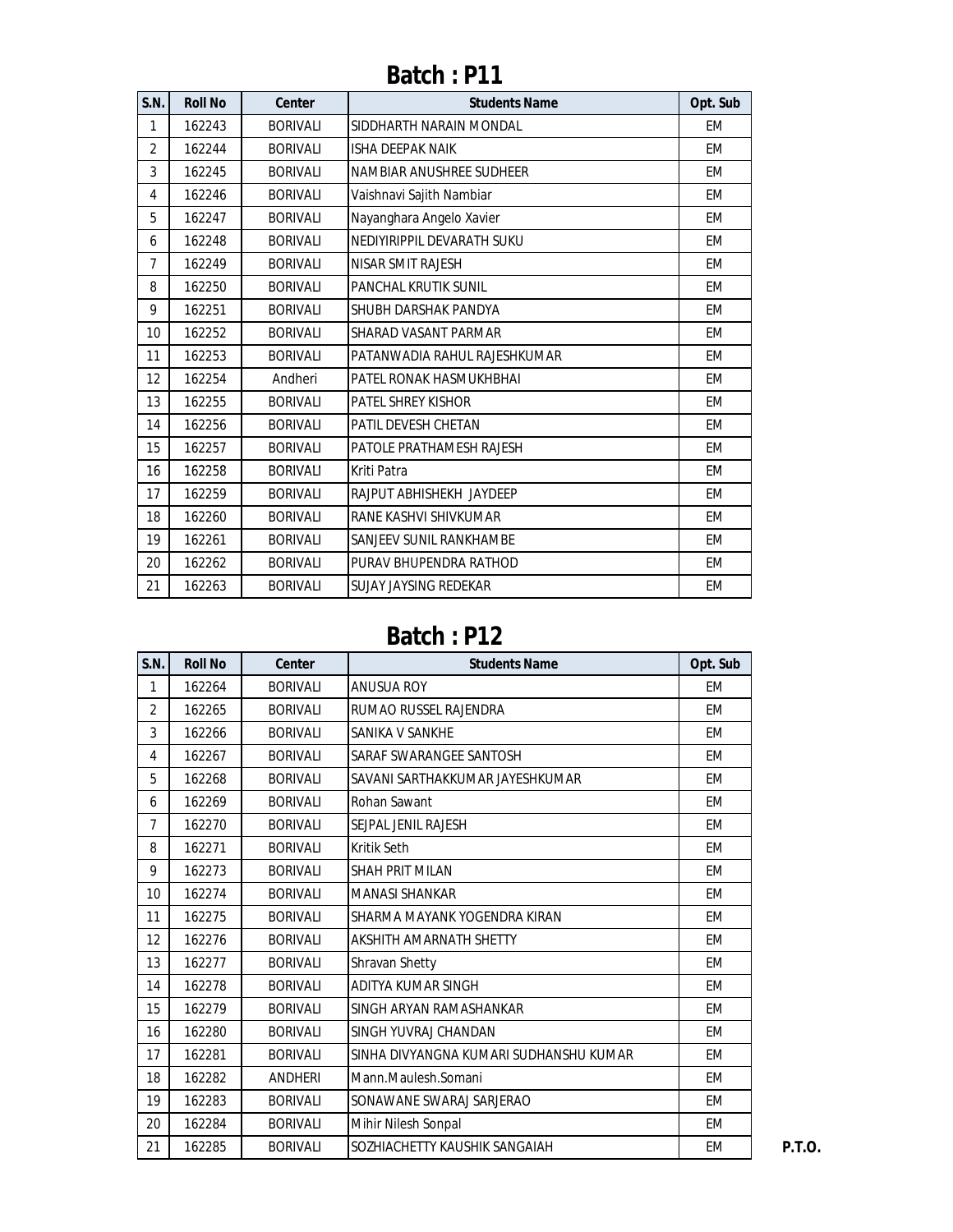| S.N.           | <b>Roll No</b> | <b>Center</b>   | <b>Students Name</b>           | Opt. Sub  |
|----------------|----------------|-----------------|--------------------------------|-----------|
| 1              | 162286         | <b>BORIVALI</b> | Gopalan Sundhareswaran         | <b>EM</b> |
| $\overline{2}$ | 162287         | <b>BORIVALI</b> | SURANA JAYESH CHANDRAPRAKASH   | EM        |
| 3              | 162288         | <b>BORIVALI</b> | TANAWADE SOHAM SHRIRANG        | EM        |
| 4              | 162289         | <b>BORIVALI</b> | <b>RASHMI THEKKATH</b>         | EM        |
| 5              | 162290         | <b>BORIVALI</b> | Chaitanya Manohar Thombare     | <b>EM</b> |
| 6              | 162291         | <b>BORIVALI</b> | TIWARI PRIYANJAI GYANENDRA     | EM        |
| $\overline{7}$ | 162292         | <b>BORIVALI</b> | TIWARI SACHIN SHITALAKANT      | EM        |
| 8              | 162293         | <b>BORIVALI</b> | <b>ANDRIYA TIWARY</b>          | EM        |
| 9              | 162294         | Andheri         | Umaria Nirmal Jayesh           | EM        |
| 10             | 162295         | <b>BORIVALI</b> | Mansi Vishnukant Upadhyay      | EM        |
| 11             | 162296         | <b>BORIVALI</b> | <b>VYAS JAVAL MEHUL</b>        | EM        |
| 12             | 162297         | <b>ANDHERI</b>  | ADITYASINH DHARMENDRASINH ZALA | EM        |
| 13             | 162298         | <b>BORIVALI</b> | ZINZADE YASH RAHUL             | EM        |
| 14             | 162299         | <b>BORIVALI</b> | Nikesh Kumar                   | EM        |
| 15             | 162300         | <b>BORIVALI</b> | P RUSHIL PRABHAKAR             | EM        |
| 16             | 162301         | <b>ANDHERI</b>  | ADITYA RAJESH NEENA            | EM        |
| 17             | 162302         | <b>ANDHERI</b>  | ACHARYA MRUDULA VIVEK          | EM        |
| 18             | 162303         | <b>ANDHERI</b>  | ANSARI MOHD FAIZ MOHD SALIM    | <b>EM</b> |
| 19             | 162304         | ANDHERI         | Tanisha Himanshu Ashar         | EM        |
| 20             | 162305         | <b>ANDHERI</b>  | Harihar Chandraprakash Attal   | EM        |
| 21             | 162306         | <b>ANDHERI</b>  | <b>BARDIA SHREYANSH SUMAN</b>  | EM        |

**Batch : P14**

| S.N.           | <b>Roll No</b> | <b>Center</b>  | <b>Students Name</b>          | Opt. Sub  |
|----------------|----------------|----------------|-------------------------------|-----------|
| 1              | 162307         | ANDHERI        | ADITYA RAKESH BHANDARI        | EM        |
| $\overline{2}$ | 162308         | <b>ANDHERI</b> | Nikunj Bhartia                | EM        |
| 3              | 162309         | <b>ANDHERI</b> | KAUSTUBH SAURABHRAJ BHATT     | <b>EM</b> |
| 4              | 162310         | <b>ANDHERI</b> | YASH SAMEER CHAKRAVARTY       | <b>EM</b> |
| 5              | 162311         | ANDHERI        | <b>HETIK PIYUSH CHANDARIA</b> | EM        |
| 6              | 162313         | ANDHERI        | CHAUDHARI PRANAV BHANUDAS     | EM        |
| $\overline{7}$ | 162314         | <b>ANDHERI</b> | <b>ARYAN CHOURASIA</b>        | <b>EM</b> |
| 8              | 162315         | <b>ANDHERI</b> | <b>DABI VARUN SHARAD</b>      | <b>EM</b> |
| 9              | 162316         | ANDHERI        | <b>SASMIT DALVI</b>           | EM        |
| 10             | 162317         | <b>ANDHERI</b> | DAVE DHVANI GUNVANT           | <b>EM</b> |
| 11             | 162318         | ANDHERI        | AADISH DHOKA                  | EM        |
| 12             | 162319         | <b>ANDHERI</b> | Harsh Tushar Doshi            | EM        |
| 13             | 162321         | <b>ANDHERI</b> | Jay Fofadia                   | EM        |
| 14             | 162322         | Andheri        | <b>GAVIN GEORGE IYPE</b>      | <b>EM</b> |
| 15             | 162323         | <b>ANDHERI</b> | Gupta Abhishek Omprakash      | <b>EM</b> |
| 16             | 162324         | <b>ANDHERI</b> | <b>GUPTA AYUSH AMIT</b>       | EM        |
| 17             | 162325         | <b>ANDHERI</b> | <b>HEDA MUKUND RAVI</b>       | <b>EM</b> |
| 18             | 162326         | <b>ANDHERI</b> | Riya Jain                     | EM        |
| 19             | 162327         | <b>ANDHERI</b> | <b>SUMESH K S</b>             | EM        |
| 20             | 162328         | <b>ANDHERI</b> | KANCHUGAR SACHET NITYANAND    | <b>EM</b> |
| 21             | 162329         | <b>ANDHERI</b> | KARKERA NIRMIT SHEKAR         | EM        |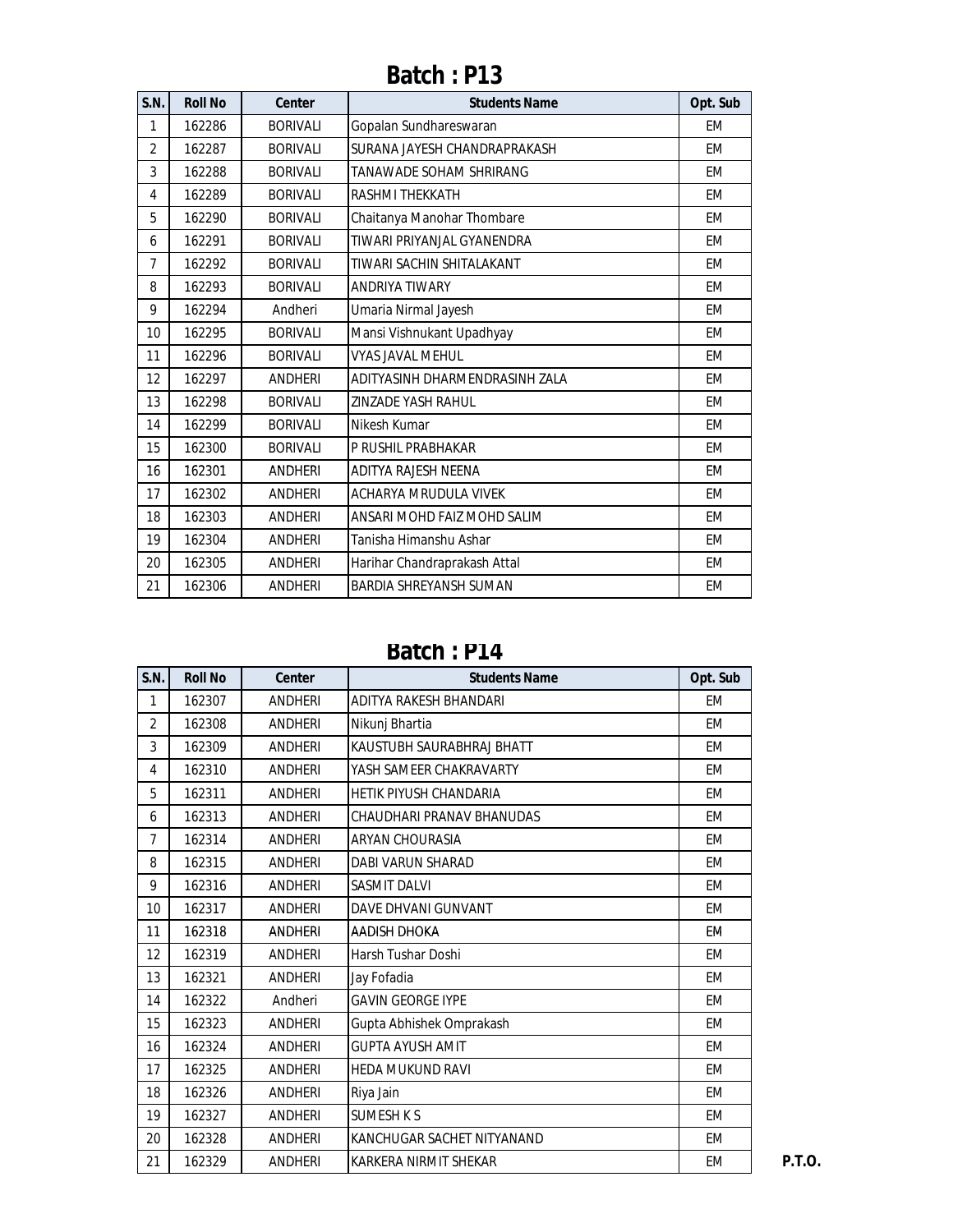| S.N.           | <b>Roll No</b> | <b>Center</b>  | <b>Students Name</b>           | Opt. Sub  |
|----------------|----------------|----------------|--------------------------------|-----------|
| 1              | 162330         | ANDHERI        | KASHALKAR SHRIDHAR MAHESH      | EM        |
| $\overline{2}$ | 162331         | ANDHERI        | SHUBHAM GANPATI KEWAT          | EM        |
| 3              | 162332         | <b>ANDHERI</b> | KIRVE VEDANT SUNIL             | <b>EM</b> |
| 4              | 162333         | <b>ANDHERI</b> | vedant vijay kokate            | <b>EM</b> |
| 5              | 162335         | <b>ANDHERI</b> | MALIWAL HRISHIL VIJAY          | EM        |
| 6              | 162336         | <b>ANDHERI</b> | <b>ANSHUL HARSH MEHTA</b>      | EM        |
| $\overline{7}$ | 162337         | <b>ANDHERI</b> | MEHTA DHAIRYA ASHWIN           | EM        |
| 8              | 162338         | <b>ANDHERI</b> | MEHTA JASH JAYESH              | <b>EM</b> |
| 9              | 162339         | <b>ANDHERI</b> | Maithil Rupesh Mehta           | EM        |
| 10             | 162340         | <b>ANDHERI</b> | Parthavi Mehul Mehta           | EM        |
| 11             | 162341         | Andheri        | SAHIL SUDHAKAR MEHTA           | EM        |
| 12             | 162342         | Andheri        | <b>SWAPNIL MEHTA</b>           | EM        |
| 13             | 162343         | <b>ANDHERI</b> | <b>MEHTA TANAY KAUSHIK</b>     | EM        |
| 14             | 162344         | <b>ANDHERI</b> | <b>MENDES ALDRICH ANDREW</b>   | EM        |
| 15             | 162345         | <b>ANDHERI</b> | Mufaddal Quaidjohar Miyajiwala | EM        |
| 16             | 162346         | <b>ANDHERI</b> | <b>MONDKAR CHETAS SANJIV</b>   | EM        |
| 17             | 162347         | <b>ANDHERI</b> | MOONA ANISHKA AMIT             | EM        |
| 18             | 162348         | <b>ANDHERI</b> | <b>DEVESH A MUNGAD</b>         | EM        |
| 19             | 162349         | <b>ANDHERI</b> | JAY HARISHCHANDRA NAUKUDKAR    | EM        |
| 20             | 162350         | <b>ANDHERI</b> | DIPALI ASHOK NAUKUDKAR         | <b>EM</b> |
| 21             | 162351         | <b>ANDHERI</b> | SHUBHAM RAJKUMAR NIRALA        | EM        |

**Batch : P16**

| <b>S.N.</b>    | <b>Roll No</b> | <b>Center</b>  | <b>Students Name</b>        | Opt. Sub  |
|----------------|----------------|----------------|-----------------------------|-----------|
| 1              | 162352         | <b>ANDHERI</b> | <b>ARYAN PATEL</b>          | EM        |
| 2              | 162353         | <b>ANDHERI</b> | JAIMIN SUDEEP PATEL         | EM        |
| 3              | 162354         | <b>ANDHERI</b> | Smit Dharmesh Patel         | <b>EM</b> |
| 4              | 162355         | Andheri        | PATEL SWATI JASWANT         | EM        |
| 5              | 162356         | <b>ANDHERI</b> | PATHAK YUKTA KAILASH        | <b>EM</b> |
| 6              | 162357         | <b>ANDHERI</b> | PATHAN ADNAN KHAN AKIL KHAN | EM        |
| $\overline{7}$ | 162358         | <b>ANDHERI</b> | PATIL RAJ JITENDRA          | <b>EM</b> |
| 8              | 162359         | <b>ANDHERI</b> | PATIL RAJESH SHRIKANT       | EM        |
| 9              | 162360         | <b>ANDHERI</b> | Pawar Kshitij Uday Nisha    | EM        |
| 10             | 162362         | <b>ANDHERI</b> | DEEP HARESH PRAJAPATI       | <b>EM</b> |
| 11             | 162363         | <b>ANDHERI</b> | JAY SHIVA PRAJAPATI         | EM        |
| 12             | 162364         | <b>ANDHERI</b> | RANE TRISHA MANGESH         | EM        |
| 13             | 162365         | <b>ANDHERI</b> | <b>ARCHIT RATHI</b>         | EM        |
| 14             | 162366         | <b>ANDHERI</b> | RATHOD TEJAS YOGESH         | <b>EM</b> |
| 15             | 162367         | <b>ANDHERI</b> | RAUT SARTHAK SACHIN         | <b>EM</b> |
| 16             | 162368         | <b>ANDHERI</b> | SALIA PARTH CHETAN          | EM        |
| 17             | 162369         | Andheri        | Selia Sadique Adam          | <b>EM</b> |
| 18             | 162370         | <b>ANDHERI</b> | SHAH YATHARTH JAYANT        | EM        |
| 19             | 162371         | <b>ANDHERI</b> | SHAH ISHAN AMIT             | EM        |
| 20             | 162373         | <b>ANDHERI</b> | JILL ASHISH SHAH            | <b>EM</b> |
| 21             | 162374         | <b>ANDHERI</b> | KASHISH ATIT SHAH           | EM        |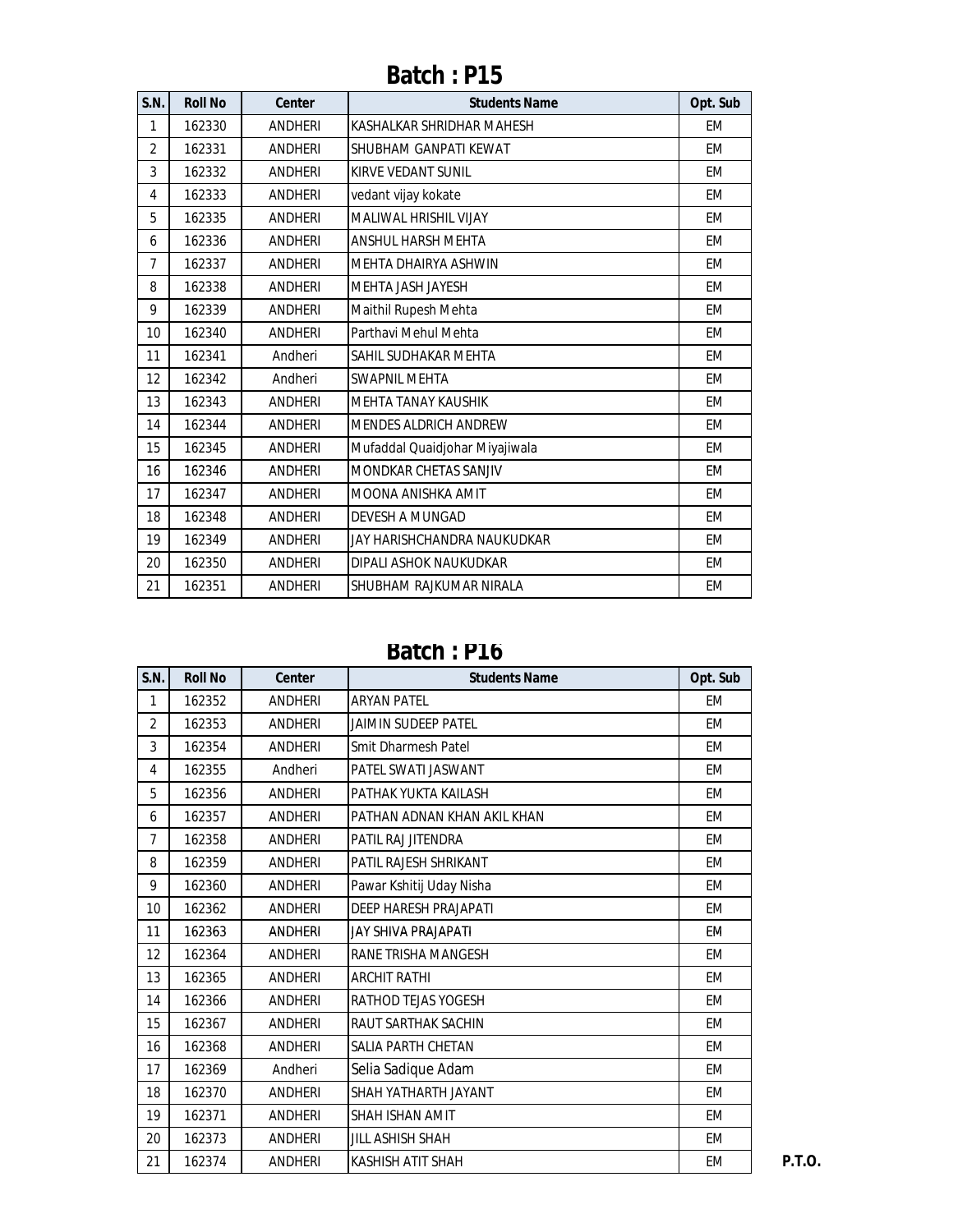| S.N.           | <b>Roll No</b> | <b>Center</b>  | <b>Students Name</b>              | Opt. Sub  |
|----------------|----------------|----------------|-----------------------------------|-----------|
| 1              | 162375         | <b>ANDHERI</b> | <b>MANAV HITESH SHAH</b>          | EM        |
| $\overline{2}$ | 162376         | <b>ANDHERI</b> | <b>SHAH NAMAN NITIN</b>           | EM        |
| 3              | 162377         | <b>ANDHERI</b> | NISHANK SANJEEV SHAH              | EM        |
| 4              | 162378         | <b>ANDHERI</b> | Tanay Narendra Shah               | EM        |
| 5              | 162379         | <b>ANDHERI</b> | <b>SHAH TIRTH HITESH</b>          | EM        |
| 6              | 162380         | <b>ANDHERI</b> | URVIL DHARMESH SHAH               | EM        |
| 7              | 162381         | <b>ANDHERI</b> | <b>VIRAJ SHAH</b>                 | <b>EM</b> |
| 8              | 162382         | <b>ANDHERI</b> | VISHWA VIPULKUMAR SHAH            | EM        |
| 9              | 162383         | <b>ANDHERI</b> | <b>SHREY BHARAT SHETH</b>         | <b>EM</b> |
| 10             | 162384         | <b>ANDHERI</b> | <b>TUSHAR RAMESH SHETTY</b>       | EM        |
| 11             | 162385         | <b>ANDHERI</b> | <b>ADARSH SINGH</b>               | <b>EM</b> |
| 12             | 162386         | <b>ANDHERI</b> | NIHAL SINGH PALVINDER SINGH SOHAL | EM        |
| 13             | 162387         | <b>ANDHERI</b> | SONAIYA SAHIL SANDEEP BHARATI     | EM        |
| 14             | 162388         | <b>ANDHERI</b> | Suvarna Gaurav Nityanand          | EM        |
| 15             | 162389         | <b>ANDHERI</b> | THAKKAR NISHIT GHANESH            | EM        |
| 16             | 162390         | ANDHERI        | TRIVEDI SHREY AJAY                | EM        |
| 17             | 162391         | Andheri        | CHAITANYA UPADHYAY                | EM        |
| 18             | 162392         | <b>ANDHERI</b> | <b>HARSH BHUSHAN VARTAK</b>       | EM        |
| 19             | 162393         | <b>ANDHERI</b> | Dishant Atul Vora                 | EM        |
| 20             | 162394         | <b>ANDHERI</b> | VARUN DHARMESH VORA               | EM        |

**Batch : P18**

| S.N.           | <b>Roll No</b>   | <b>Center</b>   | <b>Students Name</b>         | Opt. Sub  |
|----------------|------------------|-----------------|------------------------------|-----------|
| $\mathbf{1}$   | 162395           | <b>ANDHERI</b>  | YASH PINAL VORA              | EM        |
| $\overline{2}$ | 162396           | <b>ANDHERI</b>  | VYAS KASHYAP GAURANG         | EM        |
| 3              | 162397           | <b>ANDHERI</b>  | YADAV ROHIT AMARJEET         | EM        |
| 4              | 162398           | <b>ANDHERI</b>  | YENDE NIHAL SUNIL            | EM        |
| 5              | 162399           | <b>ANDHERI</b>  | <b>HARSHIL ASHIT ZAVERI</b>  | EM        |
| 6              | 162400           | <b>BORIVALI</b> | SAVION SYLVESTER D'MELLO     | EM        |
| $\overline{7}$ | 162605           | <b>BORIVALI</b> | SUBHIKSHA SRINIVASAN C T     | EM        |
| 8              | 162608           | <b>BORIVALI</b> | <b>SHREYASH SHETTY</b>       | EM        |
| 9              | 162609           | <b>BORIVALI</b> | YASH SHRUTI JOSHI            | EM        |
| 10             | 162312           | <b>ANDHERI</b>  | <b>RASHI CHATURVEDI</b>      | EM        |
| 11             | 162372           | <b>ANDHERI</b>  | <b>JAY A SHAH</b>            | <b>EM</b> |
| 12             | B265             | <b>CIS</b>      | Shubham Pradeep Thakur       | EM        |
| 13             | B <sub>269</sub> | <b>CIS</b>      | <b>SUDHANSHU KOTIWAR</b>     | EM        |
| 14             | B502             | <b>CIS</b>      | AAYUSH VIPUL BIRLA           | EM        |
| 15             | B581             | Reg. Repe.      | RAM ANOOP GORADIA            | EM        |
| 16             | <b>B585</b>      | <b>CIS</b>      | <b>RISHIL SHETH</b>          | EM        |
| 17             | B596             | <b>CIS</b>      | SHARMA GAURAV PAWAN          | EM        |
| 18             | B615             | <b>CIS</b>      | VANDIT M. SHAH               | EM        |
| 19             | B805             | <b>CIS</b>      | <b>HANDOCHA DEVANG SADAK</b> | <b>EM</b> |
| 20             | B511             | <b>CIS</b>      | <b>ASHUTOSH GIRISH SINGH</b> | EM        |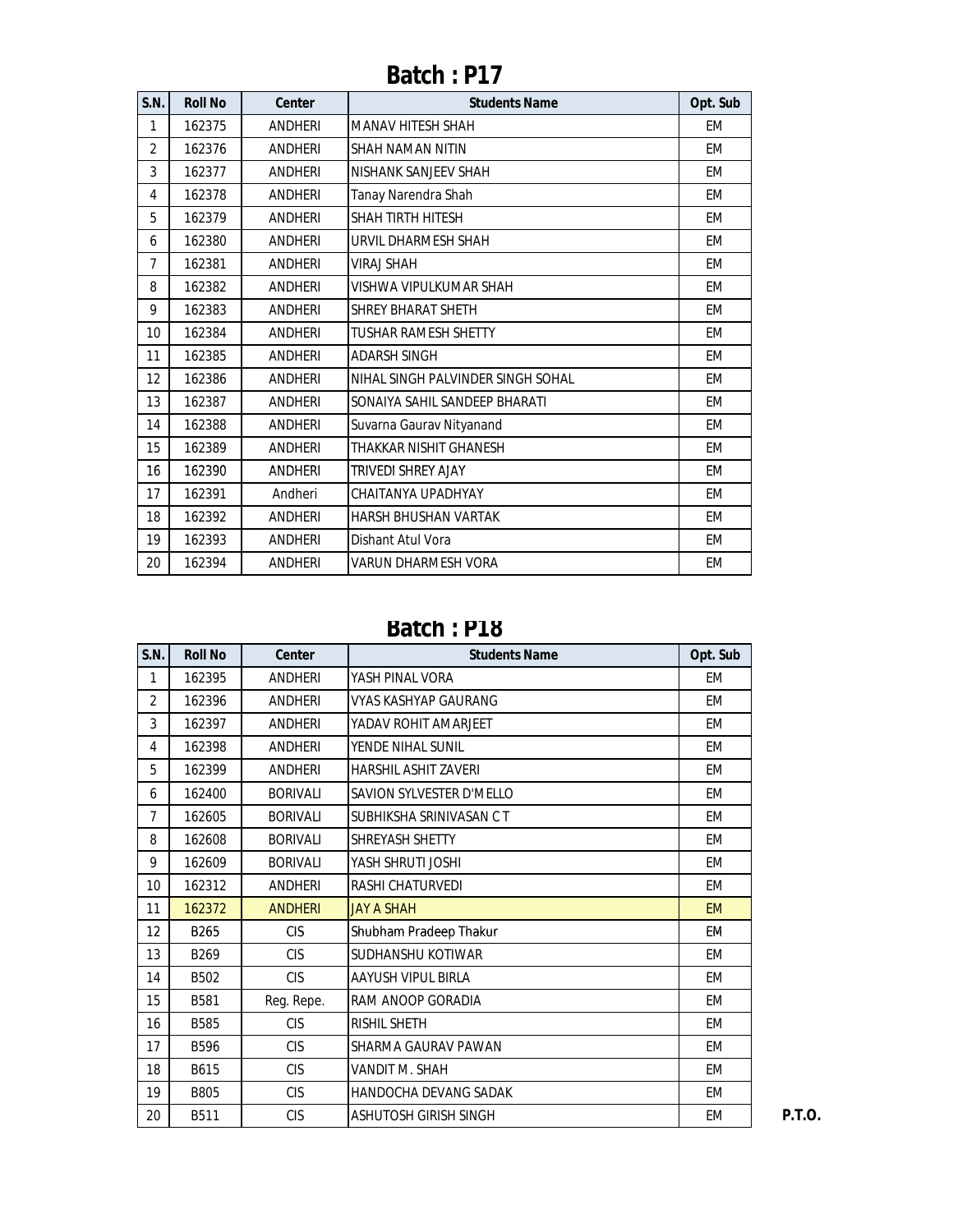| S.N.           | <b>Roll No</b> | <b>Center</b>   | <b>Students Name</b>            | Opt. Sub     |
|----------------|----------------|-----------------|---------------------------------|--------------|
| $\mathbf{1}$   | 162401         | <b>BORIVALI</b> | <b>SHAURAY SANJEEV BHAMRE</b>   | <b>MED A</b> |
| $\overline{2}$ | 162402         | <b>BORIVALI</b> | <b>BHAT LIPIKA RAMKISHORE</b>   | MED B        |
| 3              | 162403         | <b>BORIVALI</b> | BHAVSAR AMAN HITENDRA           | <b>MEDA</b>  |
| $\overline{4}$ | 162404         | <b>BORIVALI</b> | <b>BHOSLE KRUPALI PRADEEP</b>   | <b>MEDA</b>  |
| 5              | 162405         | <b>BORIVALI</b> | CHAUHAN HRITHIK JAYPRAKASH      | <b>MEDA</b>  |
| 6              | 162406         | <b>BORIVALI</b> | MIHIRA NAGESH CHAVAN            | <b>MEDA</b>  |
| $\overline{7}$ | 162407         | <b>BORIVALI</b> | Yash kiran chhajed              | <b>MEDA</b>  |
| 8              | 162408         | <b>BORIVALI</b> | Urmi Chile                      | <b>MEDA</b>  |
| 9              | 162409         | <b>BORIVALI</b> | SAHIL PRASHANT CHOGLE           | <b>MEDA</b>  |
| 10             | 162410         | Andheri         | SWETAL DODIYA                   | <b>MEDA</b>  |
| 11             | 162411         | <b>BORIVALI</b> | <b>GHOLAP VEDANT SANDIP</b>     | <b>MEDA</b>  |
| 12             | 162412         | <b>BORIVALI</b> | <b>GUPTA KOMAL KIRTAN</b>       | <b>MEDA</b>  |
| 13             | 162413         | <b>BORIVALI</b> | KADAM KOMAL SATISH              | <b>MED A</b> |
| 14             | 162414         | <b>BORIVALI</b> | KAJA SINDHU VENUGOPAL REDDY     | MED B        |
| 15             | 162415         | <b>BORIVALI</b> | KAKADE RADHIKA RAJENDRA         | MED A        |
| 16             | 162416         | <b>BORIVALI</b> | KAMATH ARYA ATUL                | <b>MEDA</b>  |
| 17             | 162417         | <b>BORIVALI</b> | KANEKAR HRUSHIKESH SUBHASH      | <b>MEDA</b>  |
| 18             | 162418         | <b>BORIVALI</b> | <b>GAURI ARUN KARANDE</b>       | <b>MEDA</b>  |
| 19             | 162419         | Andheri         | <b>VEDICA KRISHNA</b>           | <b>MEDA</b>  |
| 20             | 162420         | <b>BORIVALI</b> | Deeksha Kumar                   | <b>MEDA</b>  |
| 21             | 162046         | <b>BORIVALI</b> | PADHI SHRIYA SIBA SHANKAR       | <b>MHP</b>   |
| 22             | 162503         | <b>BORIVALI</b> | <b>FADATARE SHEFALI SHIVAJI</b> | <b>MHP</b>   |
| 23             | 162504         | <b>BORIVALI</b> | KAPDAWALA AZIZ MOIZALI          | <b>MHP</b>   |
| 24             | 162506         | <b>BORIVALI</b> | Matta Shreya                    | <b>MHP</b>   |
| 25             | 162508         | <b>BORIVALI</b> | PALANDE JUI PRASHANT            | <b>MHB</b>   |

| S.N.           | <b>Roll No</b> | Center          | <b>Students Name</b>        | Opt. Sub    |
|----------------|----------------|-----------------|-----------------------------|-------------|
| $\mathbf{1}$   | 162421         | <b>BORIVALI</b> | KUMAR SMRITI MRITYUNJAY     | <b>MEDA</b> |
| $\overline{2}$ | 162423         | <b>BORIVALI</b> | Chaitanya Rajkumar Majumdar | MED A       |
| 3              | 162424         | <b>BORIVALI</b> | MANKUMBARE SHRUSHTI DILIP   | MED A       |
| $\overline{4}$ | 162425         | <b>BORIVALI</b> | Vedant Padmanabh Mesta      | MED A       |
| 5              | 162426         | <b>BORIVALI</b> | NAIR AKHIL SANJAY           | MED A       |
| 6              | 162427         | <b>BORIVALI</b> | PARGI POOJA MALLIKARJUN     | MED A       |
| $\overline{7}$ | 162428         | <b>BORIVALI</b> | PATEL MINAL HIRALAL         | MED A       |
| 8              | 162429         | <b>BORIVALI</b> | PATIL GAYATRI PUNDALIK      | MED A       |
| 9              | 162430         | <b>BORIVALI</b> | PATIL URVI PRADEEP          | MED A       |
| 10             | 162431         | <b>BORIVALI</b> | PEREPPADAN JULIA SUNNY      | MED A       |
| 11             | 162432         | <b>BORIVALI</b> | DHEEKSHA RAJESHKUMAR        | MED A       |
| 12             | 162433         | <b>BORIVALI</b> | RATHOD SHUBHAM SHAM         | MED B       |
| 13             | 162434         | Andheri         | RAUT NISHALI NILESH         | MED A       |
| 14             | 162435         | <b>BORIVALI</b> | RAUT SONIA RAJESH           | MED B       |
| 15             | 162436         | <b>BORIVALI</b> | KARINA SETHIA               | MED A       |
| 16             | 162437         | <b>BORIVALI</b> | <b>SHAH KUSHANI MILAN</b>   | MED A       |
| 17             | 162438         | <b>BORIVALI</b> | Mansavi Ravinder Shangloo   | MED B       |
| 18             | 162439         | <b>BORIVALI</b> | SIDDIOUE SHOAIB KAMRUDDIN   | MED A       |
| 19             | 162440         | <b>BORIVALI</b> | SINGH KRITIKA LALIT         | MED A       |
| 20             | 162441         | <b>BORIVALI</b> | SURTI DEEPALI RAVINDRA      | MED A       |
| 21             | 162445         | ANDHERI         | KONGE ABHISHEK RAMESH       | <b>MIP</b>  |
| 22             | 162505         | <b>BORIVALI</b> | Vignesh Latish Kotian       | <b>MIP</b>  |
| 23             | 162512         | <b>BORIVALI</b> | SHARMA RAHUL RAJIV          | <b>MHP</b>  |
| 24             | 162516         | <b>BORIVALI</b> | Manas Sai Sistla            | <b>MHP</b>  |
| 25             | 162517         | <b>BORIVALI</b> | <b>SURVE POOJA VILAS</b>    | <b>MHP</b>  |
| 26             | 162520         | <b>BORIVALI</b> | YADAV AKSHESH RAJESHKUMAR   | <b>MHB</b>  |